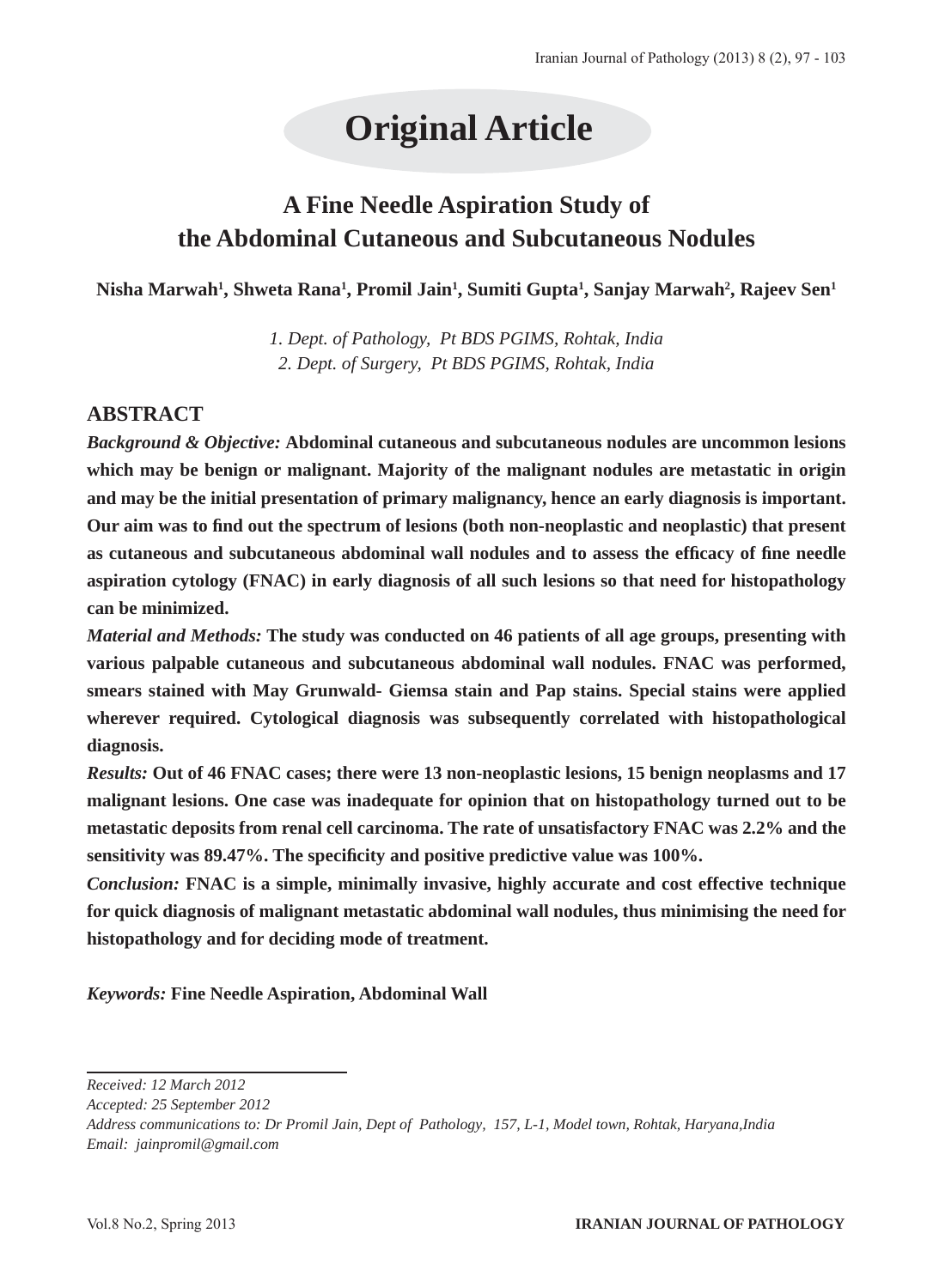#### **Introduction**

Though a variety of benign as<br>
Though a variety of benign as of abdominal wall are uncommon. Though a variety of benign as well as malignant neoplastic lesions can be encountered, primary malignant cutaneous and subcutaneous tumors of abdominal wall are very rare. On review of literature, majority of malignant nodular lesions in the abdominal wall are metastatic tumors which may sometimes be the initial presentation of an underlying malignancy and early detection may play a role in the outcome for these patients (1-5).

An apparently insignificant umbilical nodule may sometime be the only manifestation of underlying malignant disease and therefore clinician should be aware of such nodules (6). Fine needle aspiration cytology (FNAC) is a simple, fast and inexpensive technique with high sensitivity and specificity and has proved to be very useful in quickly confirming the nature of the lesion (2,7,8).

The present study was aimed to find the efficacy of FNAC in early diagnosis of all these lesions so that histopathology could be avoided and mode of treatment be decided at the earliest.

#### **Material and Methods**

This prospective study was undertaken at Post-Graduate Institute of Medical Sciences, Rohtak, India from May 2006 to December 2009 after getting approval of Ethical Committee of the institute. The study was conducted on 46 consecutive patients of both sexes and all age groups presenting with abdominal wall nodules that were subjected to FNAC.

FNAC was performed in all the 46 cases as an

outdoor procedure using 22-23 gauge needle attached to a 20 ml plastic syringe without local anaesthesia. The lesion site was cleaned using povidone-iodide solution and ethyl alcohol. Aspirate from different portions of the nodule was collected by alternating the direction of needle inside the nodule and giving multiple passes. Both air dried and alcohol fixed smears were prepared and stained by May-Grunwald Giemsa stain and Hematoxylin & Eosin stain using standard procedures (9,10).

Wherever needed, special stains such as mucicarmine and Periodic Acid Schiff were applied. Detailed history, clinical examination and relevant investigations of all patients were recorded. Cytopathological diagnosis was made and correlated subsequently with histopathological diagnosis wherever possible.

#### **Results**

FNA was performed on 46 cases which included 30 males and 16 females of all ages ranging from 5 years to 82 years (mean age 43.5 years). There were 36 cases from the abdominal wall, seven cases from paraumblical region, and three cases from umbilicus (Table 1). Thirteen non-neoplastic cases included 12 inflammatory lesions and one case of endometriosis (Fig.1). Out of 32 neoplastic lesions, 15 were benign and seventeen malignant.

The 15 benign neoplasms included 14 cases of lipoma and one case of spindle cell tumor on FNAC. All the malignant cases were metastatic carcinomas including 10 cases of metastatic deposits from adenocarcinoma, five from squamous cell carcinoma and two from poorly differentiated carcinomas. All the three nodules on umbilicus were metastatic nodules.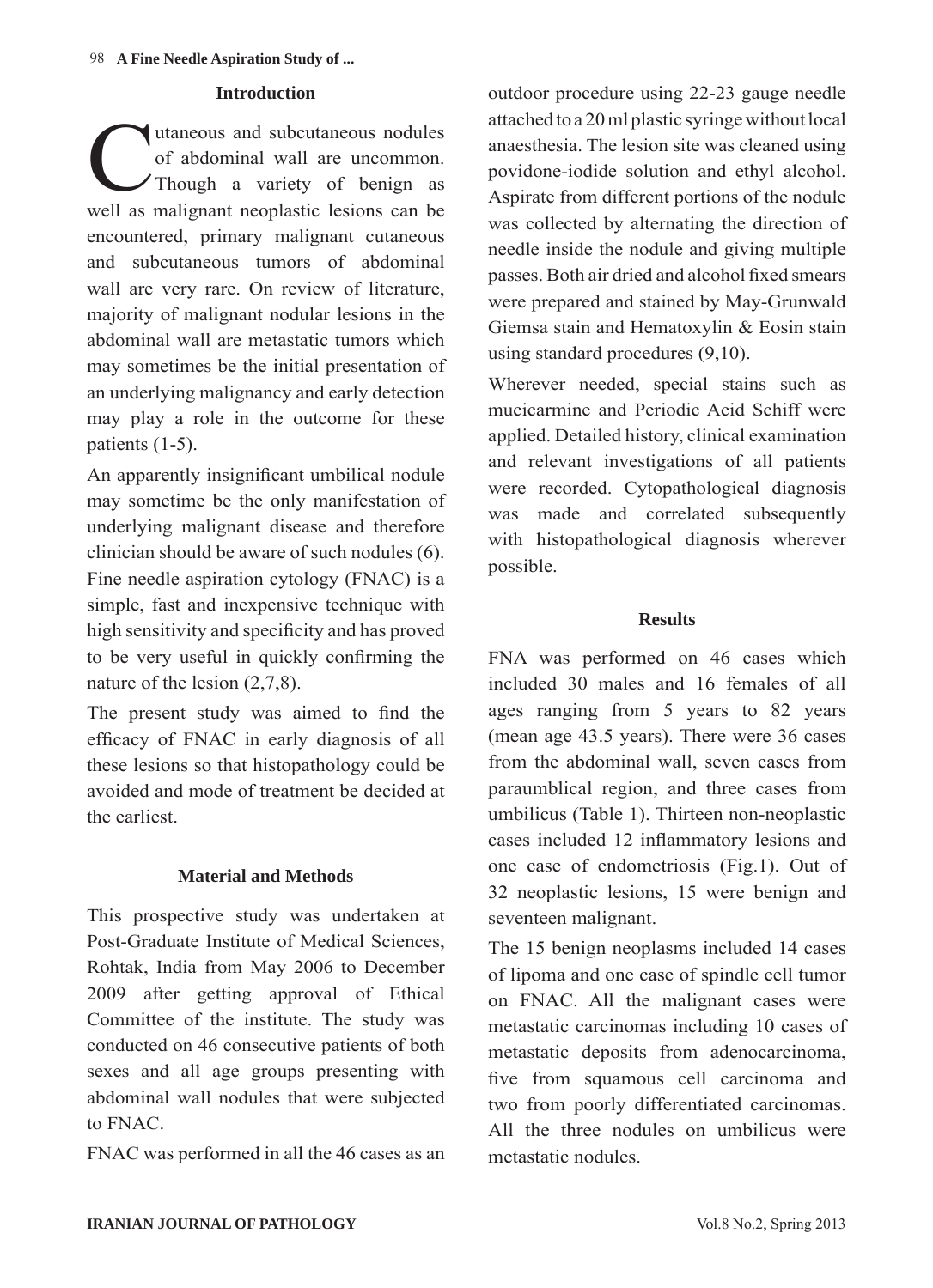

Fig.1-Endometriosis- FNAC<sup>\*</sup> smears a) showing macrophages and cluster of stromal cells (Giemsa,  $\times$ 100); b) A cluster of glandular epithelial cells, (Giemsa;  $\times$  400) \*Fine Needle Aspiration Cytology

Table 1- Cytologyical Spectrum of Cases In Abdominal Wall Cutaneous And Subcutaneous Nodules With Histological Correlation (n=46)

| <b>Type of Lesion on</b>      | No. of           | <b>Histological Diagnosis</b> |                     | <b>Biopsy not</b> | <b>Unsatisfactory</b> |
|-------------------------------|------------------|-------------------------------|---------------------|-------------------|-----------------------|
| FNAC <sup>*</sup>             | <b>Cases</b>     | <b>Consistent</b>             | <b>Inconsistent</b> | <b>Available</b>  | <b>FNAC</b>           |
| <b>Abdominal Wall Nodules</b> | 36               |                               |                     |                   |                       |
| Non neoplastic                | 10               | 09                            |                     |                   |                       |
| <b>Inflammatory</b>           |                  |                               |                     |                   |                       |
| -Parasitic cyst               | 6                | 6                             |                     |                   |                       |
| -Acute inflammatory lesion    | 3                | $\overline{2}$                |                     | $\mathbf{1}$      |                       |
| <b>Endometriosis</b>          | 1                | 1                             |                     |                   |                       |
| <b>Neoplastic</b>             | 25               | 22                            |                     |                   |                       |
| <b>Benign</b>                 |                  |                               |                     |                   |                       |
| -Lipoma                       | 14               | 12                            |                     |                   |                       |
| -Neurilemmoma                 | 1                |                               |                     |                   |                       |
| <b>Malignant</b>              |                  |                               | $1(MPNST)*$         | $\overline{2}$    |                       |
| -Metastatic carcinoma         | 10               | 10                            |                     |                   |                       |
| <b>Inadequate for opinion</b> | 1                |                               |                     |                   | $\mathbf{1}$          |
| <b>Paraumbilical Region</b>   | 7                |                               |                     |                   |                       |
| Non neoplastic                | 3                | $\overline{2}$                |                     |                   |                       |
| <b>Inflammatory</b>           |                  |                               |                     |                   |                       |
| -Parasitic cyst               | $\overline{2}$   | $\overline{2}$                |                     |                   |                       |
| -Acute inflammatory lesion    | 1                |                               | $1(SCC)$ ***        |                   |                       |
| <b>Neoplastic</b>             | $\overline{4}$   | $\overline{4}$                |                     |                   |                       |
| <b>Malignant</b>              |                  |                               |                     |                   |                       |
| -Metastatic carcinoma         | 4                | $\overline{4}$                |                     |                   |                       |
| <b>Umbilical</b>              | $\overline{3}$   |                               |                     |                   |                       |
| Non neoplastic                | $\boldsymbol{0}$ | $\boldsymbol{0}$              |                     |                   |                       |
| <b>Neoplastic</b>             | 3                | 3                             |                     |                   |                       |
| <b>Malignant</b>              |                  |                               |                     |                   |                       |
| -Metastatic carcinoma         | 3                | 3                             |                     |                   |                       |
| <b>Total</b>                  | 46               | 40                            | $\overline{2}$      | 3                 | $\mathbf{1}$          |

\* Fine Necdle Aspiration Cytology

\*\* Malignant peripheral nerve sheath tumour

\*\*\* Squamous cell carcinoma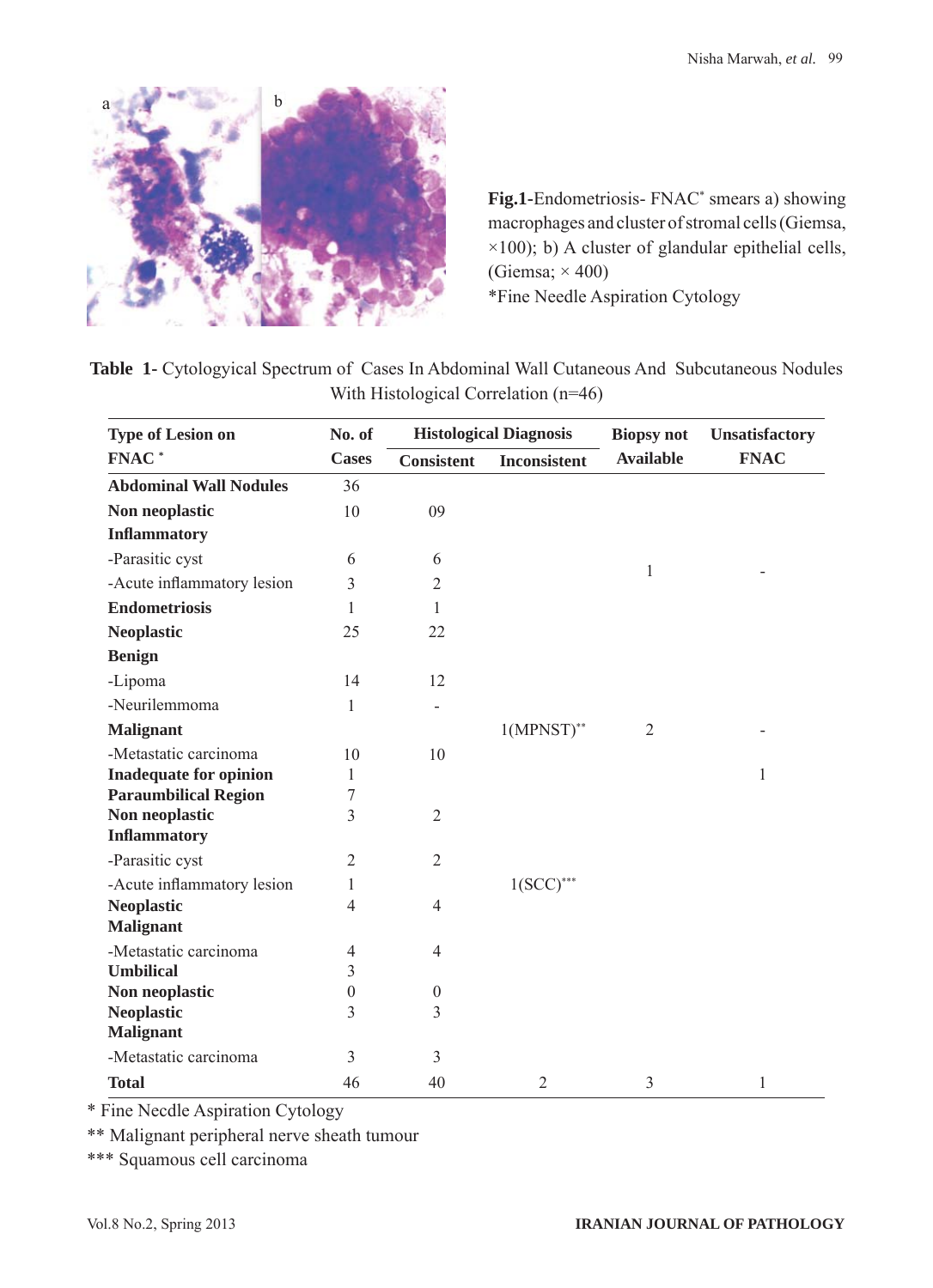#### 100 **A Fine Needle Aspiration Study of ...**

Twelve out of 17 metastatic nodules were from internal carcinoma. The diagnosis of primary site was made on the basis of radiological findings in support with cytological and histopathological examination. Ovary was the most frequent site of primary malignancy (n-3) followed by kidney (n-2), cervix (n-2), pancreas (n-2), and one case each from esophagus, gall bladder, and urinary bladder (Table 2).

| <b>Table 2-</b> Spectrum And Distribution Of Cutaneous/Subcutaneous Deposits |
|------------------------------------------------------------------------------|
| From Internal Carcinoma $(N=12)$                                             |

| No. | <b>Primary Site</b>    | No. of         | Diagnosis (No)                   | Site of metastatic deposits |
|-----|------------------------|----------------|----------------------------------|-----------------------------|
|     |                        | cases          |                                  | (No)                        |
|     | Ovary                  | 3              | Adenocarcinoma (2),              | Abdominal wall (2),         |
|     |                        |                | Granulosa cell tumour (1)        | Umbilicus $(1)$             |
| 2   | Oesophagus             | 1              | Squamous cell carcinoma (1)      | Paraumbilical region (1)    |
| 3   | Kidney                 | $\overline{2}$ | Renal cell carcinoma (2)         | Abdominal wall (2)          |
| 4   | Cervix                 | $\overline{2}$ | Squamous cell carcinoma (2)      | Abdominal wall (2)          |
| 5   | Pancreas               | $\overline{2}$ | Adenocarcinoma (2),              | Abdominal wall (1),         |
|     |                        |                |                                  | Paraumbilical region (1)    |
| 6   | <b>Urinary Bladder</b> | 1              | Poorly differentiated urothelial | Paraumbilical region (1)    |
|     |                        |                | carcinoma $(1)$                  |                             |
| 7   | Gall Bladder           |                | Adenocarcinoma (1)               | Abdominal wall (1)          |

Cytopathological and histopathological correlation was available in forty three cases. For three cases biopsy was not available. Table 1 shows cytological spectrum of cases in abdominal wall cutaneous and subcutaneous nodules along with their histopathological correlation. In 40 cases cytological diagnosis was confirmed on histopathology. One case was diagnosed as neurilemmoma on FNAC turned out to be malignant peripheral nerve sheath tumour (Fig. 2), another case diagnosed as acute inflammatory lesion was squamous cell carcinoma and third case which was inadequate on FNAC was diagnosed as metastasis from renal cell carcinoma on histopatholgy. Eight of the 12 inflammatory lesions were cysticercosis (Fig. 3). Sensitivity in our study was 89.47% and specificity/ positive predictive value was 100%. *P* value by Pearson Chi-Square test applied on abdominal wall nodules was not significant  $(P=0.804)$ .



Fig.2- a)- Neurilemmoma: on FNAC<sup>\*</sup>, smear showing cohesive tissue fragments, spindle shaped palisading nuclei in the fibrillar background (Giemsa;  $\times$ 100); b) On histopathology malignant peripheral nerve sheath tumour showing pleomorphic spindle cells and mitotic figures (H & E;  $\times$ 100)

\*Fine Needle Aspiration Cytology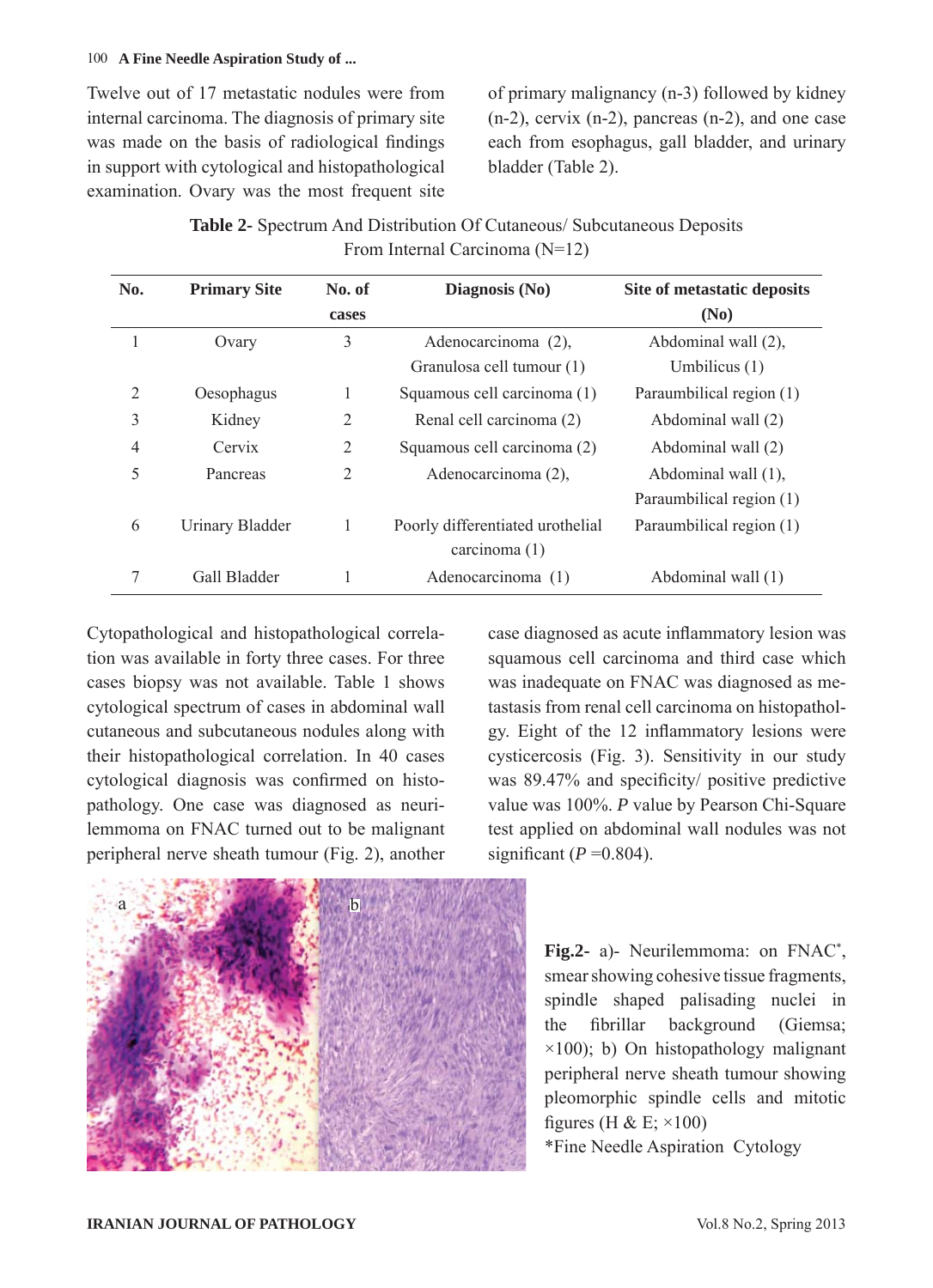

Fig.3- Cysticercosis: a) FNAC\* smear- Bladder wall fragment of cysticercus cellulosae (Giemsa;  $\times$ 100) b) Tissue section (H&E;  $\times$ 400) \*Fine Needle Aspiation Cytology

#### **Discussion**

Majority of palpable nodular lesions in the abdominal wall are metastatic tumours originating from intra abdominal, pelvic and retroperitoneal organs. The overall incidence of cutaneous and subcutaneous metastasis ranges from 0.7% to 10% (3, 4). Although any region of skin can be involved, yet generally metastasis tends to occur close to the site of the primary malignancy (4). Umbilical metastases from intra-abdominal carcinomas are well documented and often represent the first sign of underlying advanced malignancy with dismal prognosis; hence an early diagnosis is important (5).

In our study, FNAC was performed for 46 cases, including 36 cases from abdominal wall, seven cases from paraumbilical and three cases from umbilical region. The patients having benign and non-neoplastic lesions were relatively younger than malignant cases. With advancing age, the malignant lesions outnumbered the nonneoplastic and benign lesions. More than 80% of cases over the age of sixty were malignant.

Smears were adequate in 45 cases. One case of inadequate aspirate turned out to be metastatic deposits from high grade renal cell carcinoma on histopathological examination. As high grade renal cell carcinomas are highly vascular, the repeated aspirates yielded abundant blood. Inadequacy in other series has also been attributed to either the lesion being cystic or vascular or it may be due to small fibrotic lesions where the cells are difficult to aspirate (11,12).

Out of 46 cases aspirated, there were 13 nonneoplastic cases including 12 inflammatory and one case of endometriosis. As majority of inflammatory lesions turned out to be cysticercosis, these lesions should be included in differential diagnosis of nodular lesions as also emphasised by Patnayak *et al*. (13).

All the 17 malignant cases were metastatic carcinomas including 10 cases of adenocarcinoma, 5 squamous cell carcinoma and 2 poorly differentiated carcinoma. All the cases of umbilical and paraumbilical nodules in our study were metastatic deposits from adenocarcinoma, except one case of squamous cell carcinoma. Similar observations were made in other studies (1,5,14,15). A retrospective study on 38 cases of cutaneous deposits from internal malignancies comprised 12 cases of abdominal wall nodules, 11 of which were adenocarcinomas with primary in the intraabdominal and pelvic organs (2). In a fine needle aspiration study on 22 malignant cutaneous and subcutaneous nodules, 17 cases were adenocarcinoma with ovary being the most common primary site. However the authors did not include umbilical nodules stating them not to be truly ab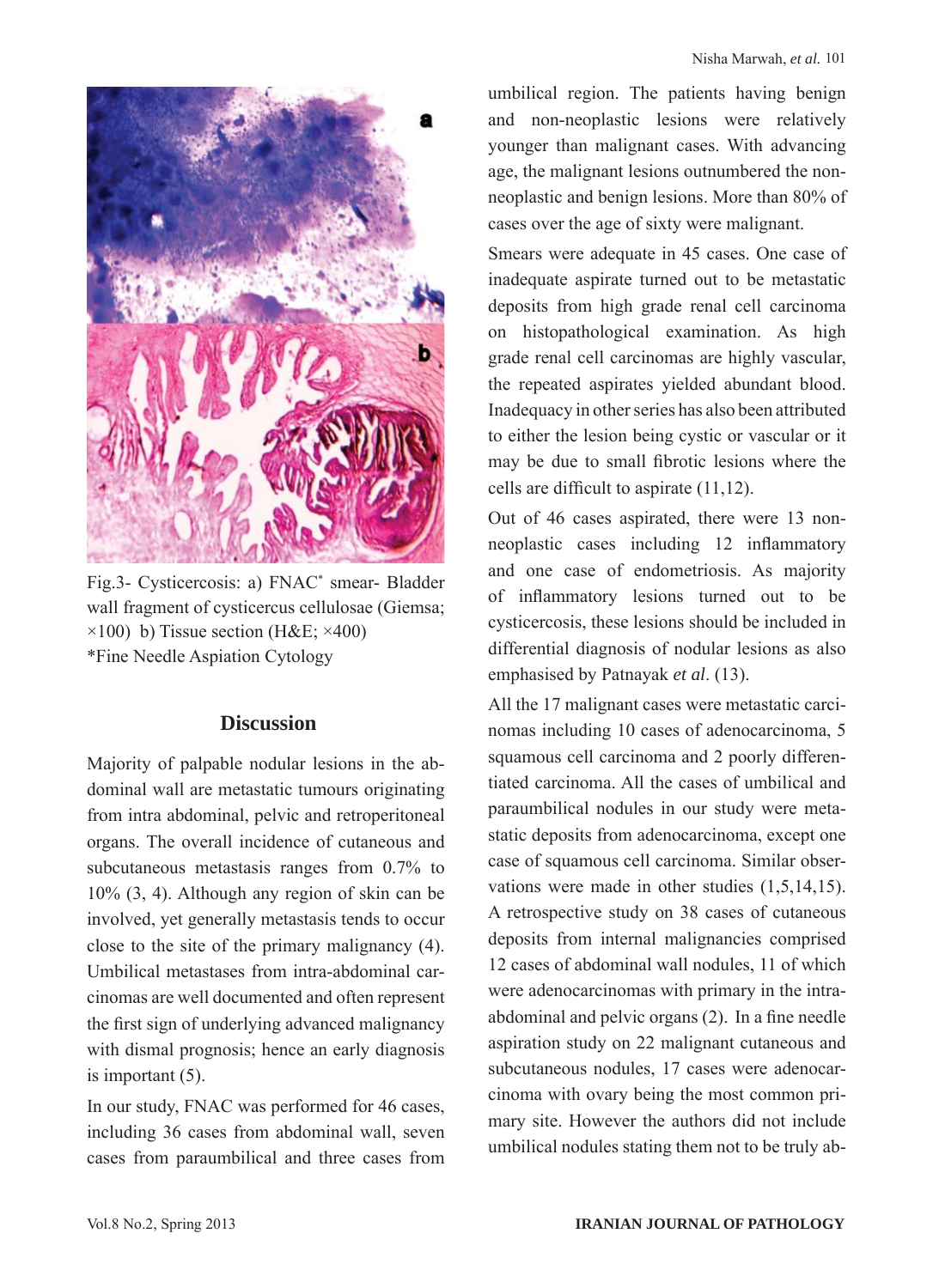dominal wall lesions (1). Another large study of 420 cases with cutaneous metastatic nodules had 10% of cases on the abdominal wall and breast was the most common primary site  $(3)$ .

"Sister Mary Joseph's nodule" is the eponym used for metastatic involvement of the umbilicus. The umbilical nodule may be the presenting symptom in patients with internal malignancies or it may represent a late finding in patients with widespread disseminated disease. An apparently insignificant umbilical nodule may be the only manifestation of an underlying advanced malignant disease and therefore clinicians should be aware of such nodule (6). The umbilicus is an easy target for metastasis from an intraabdominal tumor because of its variation in vascularity and embryological development. Spread may either be contiguous, from intraperitoneal metastasis via portal vein or retrograde lymphatic flow from inguinal lymph nodes (14,15). Rarely the metastasis may be from prostate, ovary, lung, breast, haematopoietic malignancy and others  $(5,16,17)$ .

The observations made in various other studies (2,18,19) in the past that the metastatic deposits usually occur close to the region of the primary growth has also been confirmed by our study. Most of the abdominal wall and umbilical metastases were from intra abdominal/pelvic organs. The factors which contribute to this pattern are poorly understood. In general, spread of the tumor to the regional skin is thought to be via the lymphatic route, while metastases distant from primary site are due to hematogenous spread (2).

All the studies including ours highlight the utility of FNAC in the diagnosis of umbilical and abdominal metastatic nodules and to decide on further management. However, it is also important to keep in mind that benign lesions such as endometriosis, fibroma, keloid, epidermal inclusion cyst or other non specific umbilical cyst may rarely present as umbilical nodule and are called Pseudo Sister Mary Joseph's nodule  $(5,6,19,20)$ .

### **Conclusion**

FNAC of cutaneous and subcutaneous nodules of abdominal wall plays an important role in rapidly confirming the diagnosis and avoids unnecessary surgical intervention in the majority of cases. It is a valuable tool in detecting metastasis from known and unknown primaries and in follow up of tumor recurrence. Easy and prompt diagnosis of cutaneous metastases can be made because cytologically skin lesions often mimic the primary tumor. Adequate FNA sampling and sufficient cellularity with preserved cytomorphological details is the prerequisite to avoid false negative cases.

# **Acknowledgements**

The study did not receive any financial support. The authors declare that there is no conflict of interest.

# **References**

1. David O, Kluskens L, Reddy V, Gattuso P. Malignant cutaneous and subcutaneous abdominal wall lesions: A fine needle aspiration study. Diag Cytopathol 1998;19(4): 267-9.

2. Srinivasan R, Ray R, Nijhawan R. Metastatic cutaneous and subcutaneous deposits from internal carcinoma. Acta Cytol 1993;37(6):894-8.

3. Lookingbill DP, Spangler N, Helm KF. Cutaneous metastatic carcinoma: a retrospective study of 4020 patients. J Am Acad Dermatol 1993;29:228-36.

4. Rosen T. Cutaneous metastases. Med Clin North Am 1980:65:885-900.

5. Sahai K, Kapila K, Verma K. Fine needle aspiration cytology of umbilical nodules: "Sister Joseph's nodule." Diag Cytopathol 2001;25(5): 309-10.

6. Aich RK, Karin MR, Chakraborty B, Gupta SD, Deb